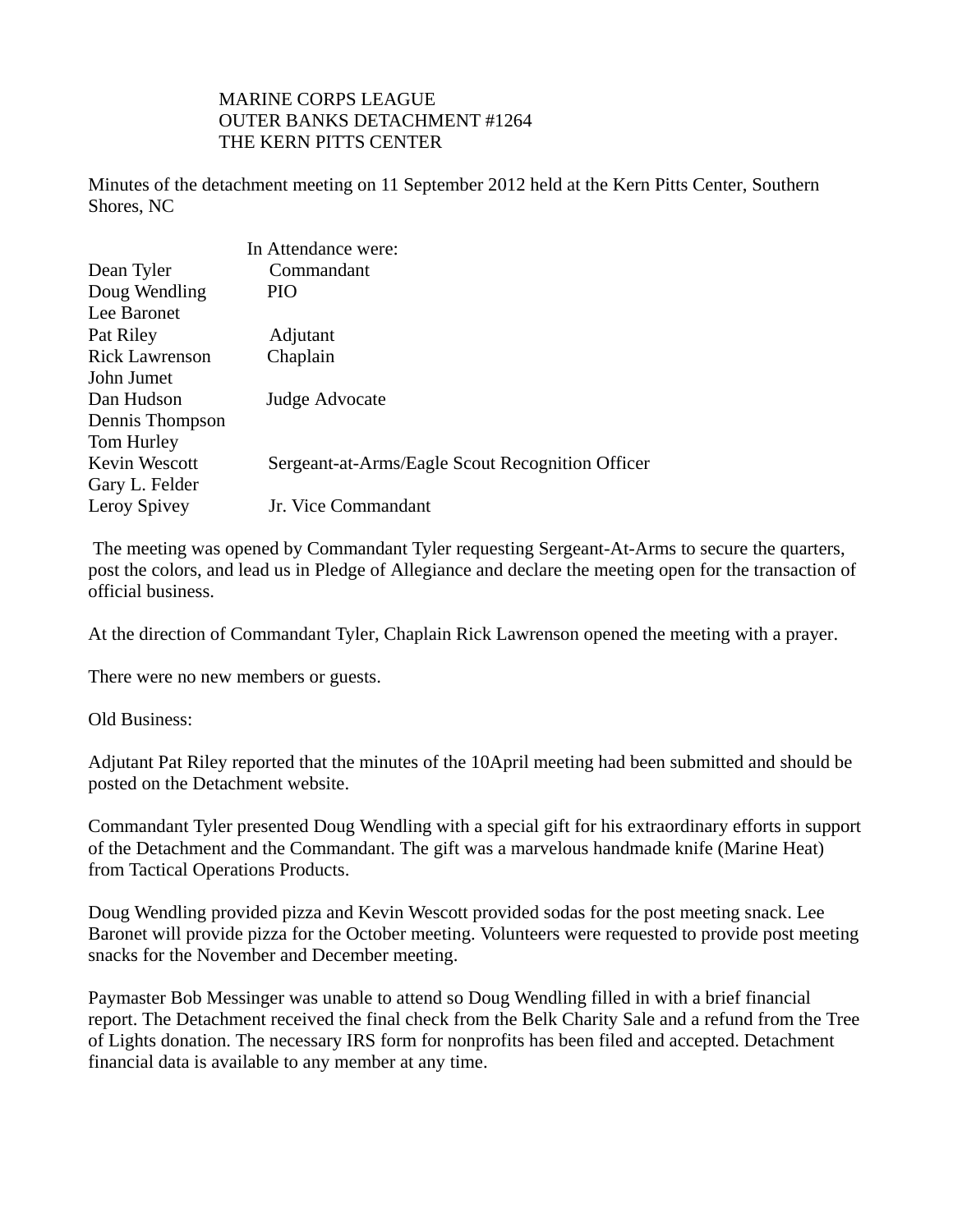New Business:

Operation Employ Vets (MCL) was established July 2012 to provide employment assistance and is available on the web site.

We have been informed that AMVETS Post 269 (Currituck) has lost their charter because they were unable to build sufficient membership.

The Detachment donated \$80 to the National Wreath Project. Kevin Wescott moved that we provide wreaths for deceased Detachment members. The motion passed and was followed by a discussion of acquiring and placing wreaths. Several members volunteered to investigate acquisition and report back at the next meeting.

The Detachment Financial Audit is due in October to be reported to the membership in November. The audit will be conducted by the Judge Advocate with the assistance of Lee Baronet.

Detachment elections will be held in December and installation of officers will be held in January 2013. The Judge Advocate will select 3 other members to form a nominating committee and present a list of nominees at the November meeting.

Doug Wendling reported that he is working on revised Bylaws to bring them into alignment with National Bylaws. The revised Bylaws will be presented to the membership when complete.

The fall Belk Charity Sale was mentioned, but we agreed to only participate in the spring sale.

Commandant Tyler announced that member Dale Draper has been appointed to a 7 member Dare Veterans Council Advisory Board for a 3 year term. The group will meet in Manteo on 25 October at 1500. The Commandant plans to attend that meeting to exchange information. He will not attend the Department of NC Fall Quarterly Meeting in Charlotte on 5-6 October 2012. He will possibly attend the Department of NC Winter Quarterly Meeting in Salisbury on 25-26 January 2013.

Kevin Wescott suggested that some sort of phone reminders of meetings be provided. It was agreed to check on services such as ONECALL which provide such a service.

Gary Felder reported that the Gold Star Mothers will celebrate their 75<sup>th</sup> anniversary on 30 September 2012.

Commandant Tyler stated that if there is no further business, we will proceed to close.

The Detachment was requested to stand in silent respect for all Marines who have answered The Supreme Commandant's call to Detachment Everlasting.

The Sergeant-at Arms retired the colors at the direction of the Commandant.

Commandant Tyler requested the Chaplain lead the Detachment in closing prayer.

Commandant Tyler requested the Sergeant-At-Arms to declare the meeting officially closed.

Sergeant-At-Arms by authority of the Commandant declared this meeting officially closed until 9